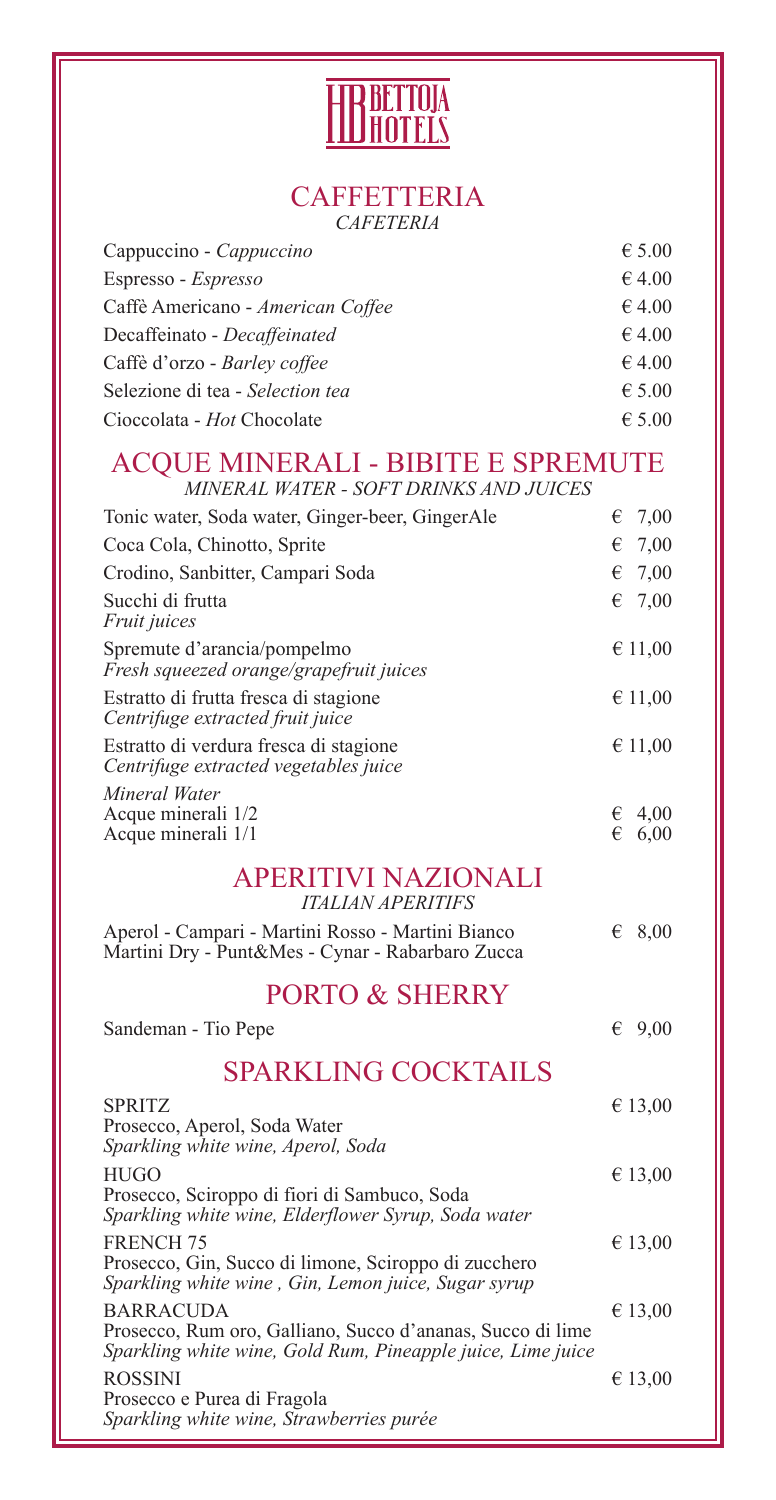

# **COCKTAILS**

| <b>AMERICANO</b><br>Bitter Campari, Martini Rosso, Soda<br>Bitter Campari, Red vermouth, Soda water                                  | € 13,00 |
|--------------------------------------------------------------------------------------------------------------------------------------|---------|
| <b>NEGRONI</b><br>Martini Rosso, Gin, Campari<br>Red vermouth, Gin, Bitter Campari                                                   | € 13,00 |
| <b>BETWEEN THE SHEETS</b><br>Rum Bianco, Cointreau, Brandy, Succo di limone<br>White rum, Cointreau, Brandy, Lemon juice             | € 13,00 |
| <b>COSMOPOLITAN</b><br>Vodka, Cointreau, Succo di Mirtillo<br>Vodka, Cointreau, Cranberry Juice                                      | € 13,00 |
| <b>MARGARITA</b><br>Tequila, Cointreau, Succo di limone<br>Tequila, Cointreau, Lemon juice                                           | € 13,00 |
| <b>DRY MARTINI</b><br>Gin, Martini Dry<br>Gin, Dry martini                                                                           | € 13,00 |
| <b>ESPRESSO MARTINI</b><br>Espresso, Vodka, Kahlua, Sciroppo di zucchero<br>Espresso, Vodka, Kahlua, Sugar syrup                     | € 13,00 |
| <b>WHISKEY SOURS</b><br>Bourbon whiskey, Zucchero, Succo di limone<br>Bourbon whiskey, Sugar, Lemon juice                            | € 13,00 |
| <b>DAIQUIRI</b><br>Rum bianco, Zucchero, Succo di lime<br>White rum, Sugar, Lime juice                                               | € 13,00 |
| <b>MANHATTAN</b><br>Rye whiskey, Vermouth rosso, Bitter Angostura<br>Rye whiskey, Red vermouth, Angostura Bitter                     | € 13,00 |
| <b>COCKTAILS AFTER DINNER</b>                                                                                                        |         |
| <b>ALEXANDER</b><br>Brandy, Crema cacao bianco, Crema di latte<br>Brandy, White cacao liqueur, Fresh cream                           | € 13,00 |
| <b>GRASSHOPPER</b><br>Crema di menta verde, Crema cacao bianco, Crema di latte<br>Green peppermint, White cacao liqueur, Fresh cream | € 13,00 |
| <b>STINGER</b><br>Brandy, Menta bianca<br>Brandy, White crème de menthe                                                              | € 13,00 |
| <b>BLACK RUSSIAN</b><br>Vodka, Kahlua                                                                                                | € 13,00 |
| <b>RUSTY NAIL</b><br>Scotch whisky, Drambuie                                                                                         | € 13,00 |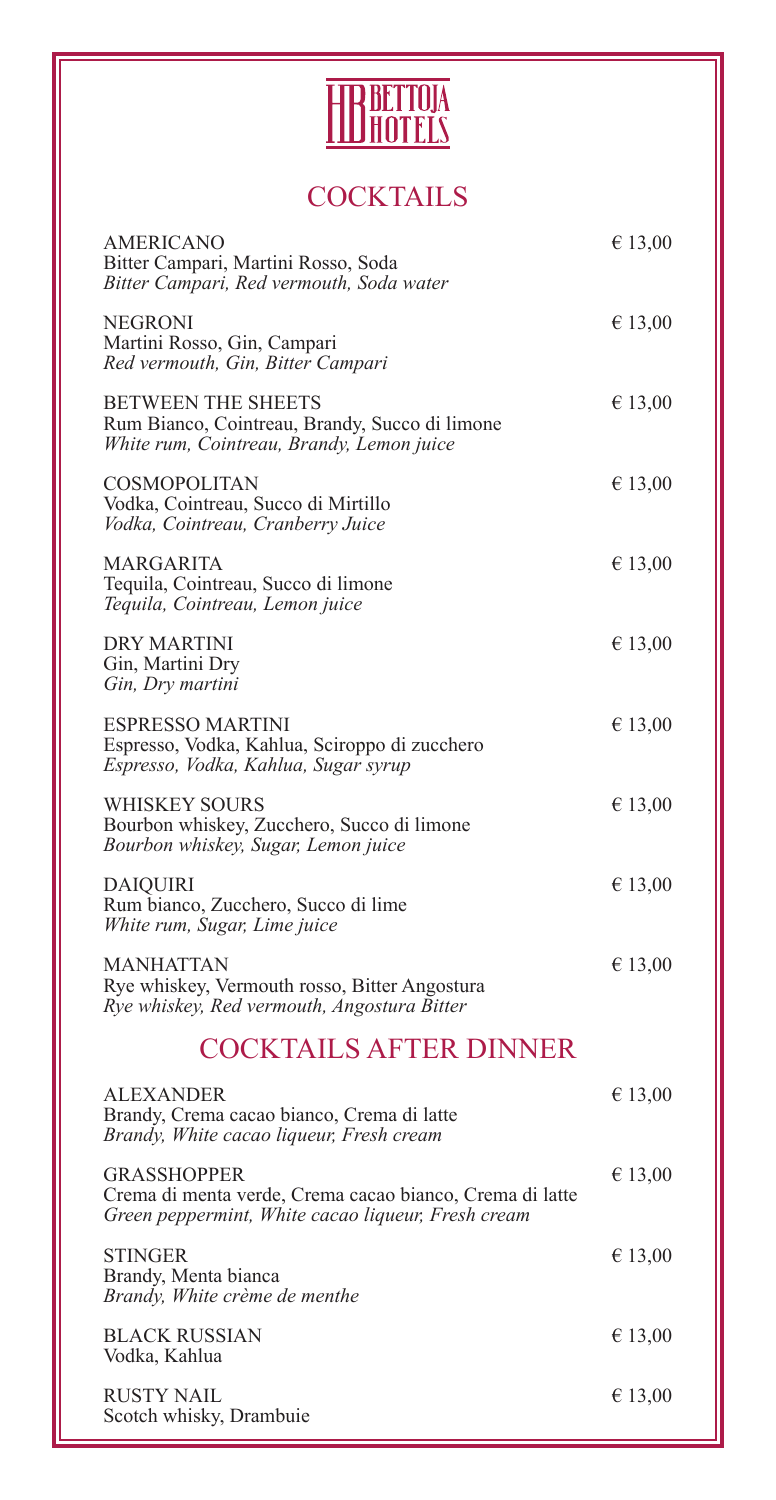

#### DRINKS CALDI *HOT DRINKS*

| <b>IRISH COFFEE</b><br>Caffè, Irish whiskey, Zucchero di canna, Crema di latte<br>Coffee, Irish whiskey, Brown sugar, Fresh cream       | € 13,00   |
|-----------------------------------------------------------------------------------------------------------------------------------------|-----------|
| <b>CUBAN COFFEE</b><br>Caffè, Rum scuro, Zucchero di Canna, Panna<br>Coffee, Dark rum, Brown sugar, Fresh cream                         | € 13,00   |
| DIABLO COFFEE<br>Caffè, Brandy, Grand Marnier, Zucchero di canna<br>Coffee, Brandy, Grand Marnier, Brown sugar                          | € 13,00   |
| <b>HIGHLAND COFFEE</b><br>Caffè, Whisky torbato, Zucchero di canna, Crema di latte<br>Coffee, Highland whisky, Brown sugar, Fresh cream | € 13,00   |
| <b>MEXICAN COFFEE</b><br>Caffè, Kahlua, Crema di latte<br>Coffee, Kahlua, Fresh Cream                                                   | € 13,00   |
| <b>VESUVIAN COFFEE</b><br>Caffè, Sambuca, Crema di latte<br>Coffee, Sambuca, Fresh Cream                                                | € 13,00   |
| <b>IL BARMAN CONSIGLIA</b><br><b>BARTENDER SUGGESTION</b>                                                                               |           |
| <b>LONG DRINKS</b>                                                                                                                      |           |
| ART DÉCO BY G.C.<br>Rum bianco, Cointreau, Succo di mirtillo, lime, Prosecco<br>White rum, Cointreau, Cramberry juice, Lime, Prosecco   | € 14,00   |
| <b>MEDITERRANEO</b><br>Bitter Campari, Rabarbaro Zucca, Spremuta d'arancia<br>Bitter Campari, Rabarbaro Zucca, Fresh orange juice       | € 14,00   |
| <b>MOSCOW MINT</b><br>Vodka, Ginger beer, Peppermint green, Lime<br>Vodka, Ginger beer, Green peppermint, Lime                          | € 14,00   |
| THE SKY<br>Vodka, Curacao blue, Prosecco, Succo di limone<br>Vodka, Blue Curacao, Sparkling white wine, Lemon juice                     | € 14,00   |
| <b>COCKTAILS</b>                                                                                                                        |           |
| <b>JALISCO</b><br>Tequila, Grand Marnier, Succo di lime, Miele<br>Tequila, Grand Marnier, Lime juice, Honey                             | € 13,00   |
| <b>MANHATTAN'S WITCH</b><br>Rye whiskey, Vermouth rosso, Liquore Strega<br>Rye whiskey, Red vermouth, Strega liquor                     | € 13,00   |
| <b>COCKTAIL ANALCOLICI</b>                                                                                                              |           |
| PAS D'ALCOOL<br>Spremuta di pompelmo, Sanbitter Rosso, Lime<br>Fresh grapefruit, Red sanbitter, Lime                                    | € 10,00   |
| <b>VIERGE</b><br>Ginger beer, Succo di limone, Purea di fragola<br>Ginger beer, Lemon juice, strawberry puree                           | € $10,00$ |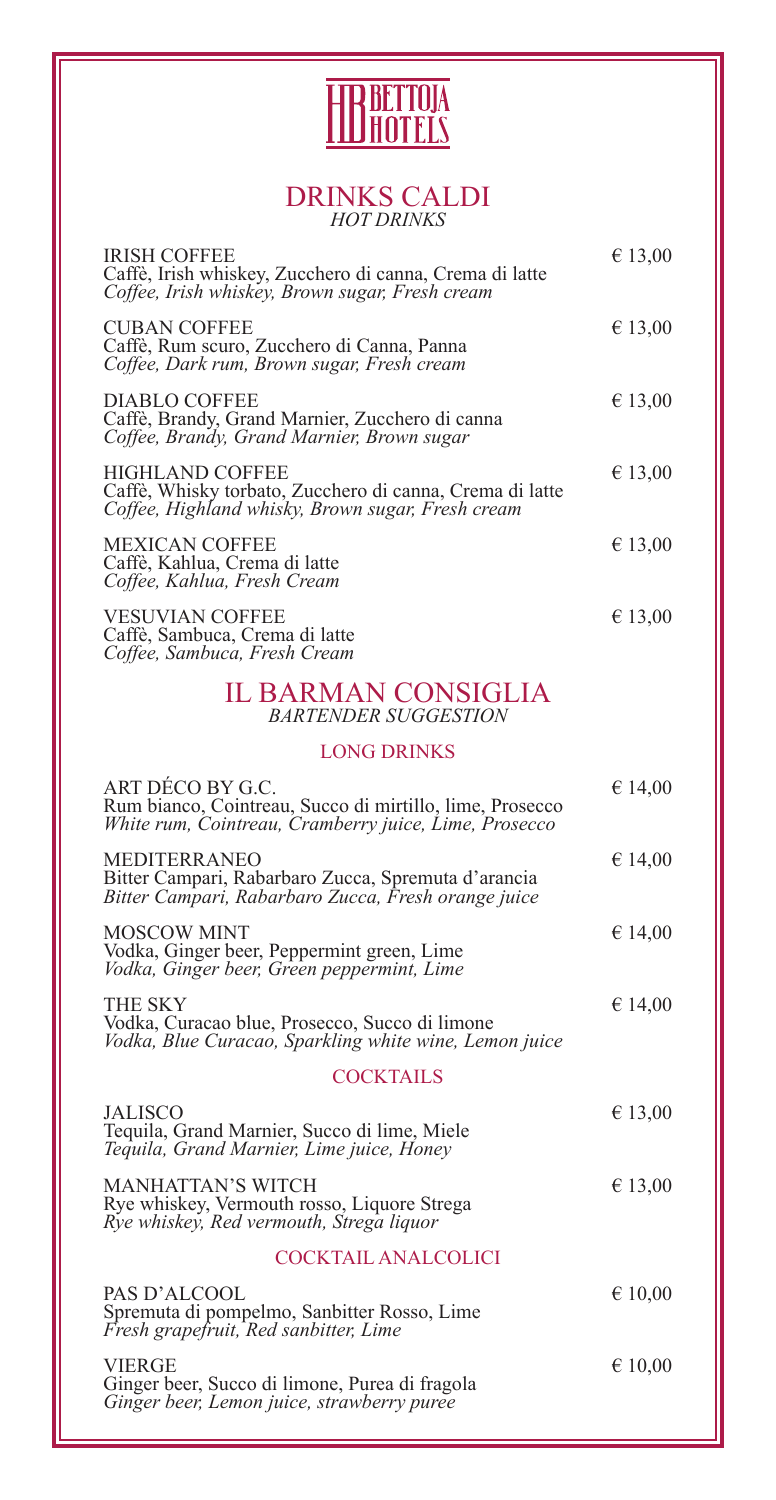

# LONG DRINKS

| <b>GARIBALDI</b><br>Bitter Campari, Succo d'arancia<br>Bitter Campari, Orange juice                                                               | € 14,00 |
|---------------------------------------------------------------------------------------------------------------------------------------------------|---------|
| <b>BLOODY MARY</b><br>Vodka, Succo di pomodoro, Worcester, Tabasco, Sale e pepe<br>Vodka, Tomato juice, Worcester Sauce, Tabasco, Salt and pepper | € 14,00 |
| <b>GIN FIZZ</b><br>Gin, Succo di limone, Zucchero, Soda<br>Gin, Lemon juice, Sugar, Soda water                                                    | € 14,00 |
| <b>CUBA LIBRE</b><br>Rum bianco, CocaCola, Lime<br>White rum, Coke, Lime                                                                          | € 14,00 |
| <b>SCREWDRIVER</b><br>Vodka, Succo d'arancia<br>Vodka, Orange juice                                                                               | € 14,00 |
| <b>SEA BREEZE</b><br>Vodka, Succo di mirtilli, Succo di pompelmo<br>Vodka, Cranberry juice, Grapefruit juice                                      | € 14,00 |
| <b>MAI TAI</b><br>Rum bianco, Rum scuro, Orzata, Curacao<br>White rum, Dark rum, Orgeat, Orange Curacao                                           | € 14,00 |
| <b>MOSCOW MULE</b><br>Vodka, Ginger beer, Succo di lime, Fetta di lime<br>Vodka, Ginger beer, Lime juice, Slice of lime                           | € 14,00 |
| <b>SEX ON THE BEACH</b><br>Vodka, Liquore alla pesca, Succo d'arancia, Succo di mirtilli<br>Vodka, Peach Schnapps, Orange juice, Cranberry juice  | € 14,00 |
| <b>TEQUILA SUN RISE</b><br>Tequila, Succo d'arancia, Sciroppo di granatina<br>Tequila, Orange juice, Grenadine syrup                              | € 14,00 |
| <b>MOJITO</b><br>Rum bianco, Lime, Foglie di menta, Zucchero di canna e Soda water<br>White rum, Lime, Mint leaves, Brown sugar, Soda water       | € 14,00 |
| <b>LONG ISLAND ICED TEA</b><br>Gin, Tequila, Vodka, Rum, Cointreau, lime and Coca Cola                                                            | € 17,00 |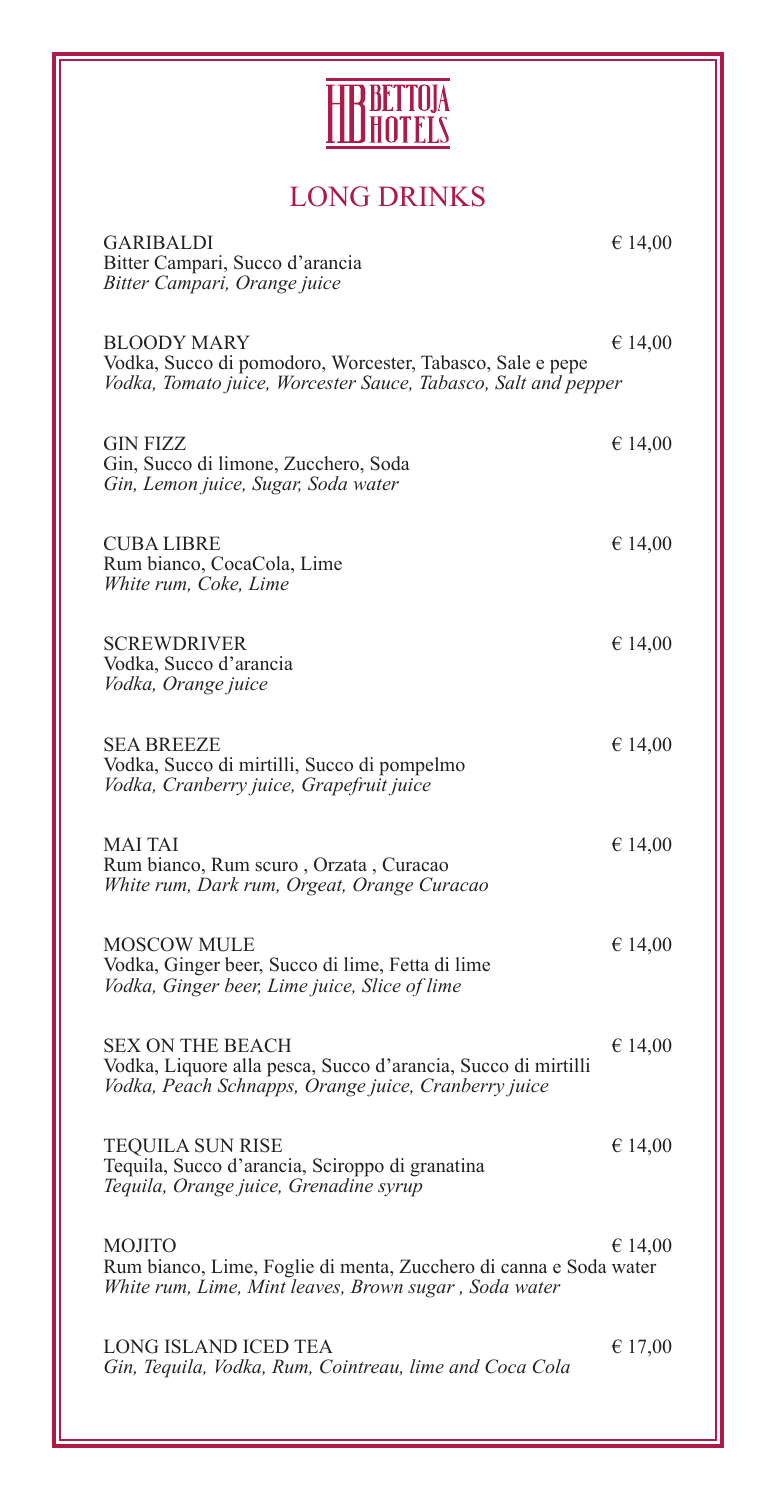

### WHISKY - BOURBONS - CANADIAN IRISH WHISKEY

| <b>BRANDY &amp; COGNAC</b>                                                                                                                                                                                                                           |   |                                                                                      |
|------------------------------------------------------------------------------------------------------------------------------------------------------------------------------------------------------------------------------------------------------|---|--------------------------------------------------------------------------------------|
| Beefeater - Bosford - Tanqueray - Bombay<br>Hendrick's - Gil<br>Smirnoff - Absolute<br>Stolichnaya - Greygoose - Belvedere<br>Ocho Reposado - Donaji El Barro<br>Bacardi Bianco - Bacardi Oro - Havana Club 7y<br>Rum Eldorado 15y<br>Rum Zacapa 23y |   | € 10,00<br>€ 14,00<br>€ 10,00<br>€ 14,00<br>€ 15,00<br>€ 10,00<br>€ 16,00<br>€ 16,00 |
| <b>GIN - VODKA - TEQUILA - MEZCAL - RUM</b>                                                                                                                                                                                                          |   |                                                                                      |
| Averna - Ramazzotti - Unicum - Fernet Branca<br>Montenegro - Lucano - Amaro del Capo<br>Jagermeister - Jefferson                                                                                                                                     | € | 9,00                                                                                 |
| AMARI<br><b>BITTERS</b>                                                                                                                                                                                                                              |   |                                                                                      |
| Baileys - Drambuie - Cointreau - Grand Marnier<br>Tia Maria - Malibù                                                                                                                                                                                 |   | 69,00                                                                                |
| LIQUORI IMPORTATI<br><b>IMPORTED LIQUEURS</b>                                                                                                                                                                                                        |   |                                                                                      |
| Amaretto - Sambuca - Limoncello<br>Strega - Galliano - Frangelico                                                                                                                                                                                    | € | 9,00                                                                                 |
| LIQUORI NAZIONALI<br><b>ITALIAN LIQUEURS</b>                                                                                                                                                                                                         |   |                                                                                      |
| Talisker $10y$ - Glenlivet $12y$ - Lagavulin $16y$ - Chivas $12y$<br>Oban 14y - J. Walker Black Label - Jack Daniel's - Glenfiddich 12 y                                                                                                             |   |                                                                                      |
| Macallan 7y - Glenmorangie 10y - Laphroaig 10y                                                                                                                                                                                                       |   | € 13,00                                                                              |
| Ballantines - J&B - J. Walker Red Label<br>Teachear's - Canadian Club<br>Jameson - Glen Grant - Four Roses<br>Woodford Reserve - Crown Royal                                                                                                         |   | € 11,00<br>€ 11,00<br>€ 11,00<br>€ 14,00                                             |

| Vecchia Romagna                         | $\epsilon$ 10,00 |
|-----------------------------------------|------------------|
| Gran Duca D'alba - Armagnac - Calvados  | $\epsilon$ 10,00 |
| Courvoisier V.S. - Martell V.S.         | € 13,00          |
| Courvoisier V.S.O.P. - Martell V.S.O.P. | € 14,00          |
| Fine Champagne Remy Martin              | € 15,00          |
| Cognac X.O.                             | € 15,00          |
|                                         |                  |

## ACQUEVITI E GRAPPE

| Grappa Chardonnay                       | $\epsilon$ 10,00 |
|-----------------------------------------|------------------|
| Grappa di Brunello - Diciotto Lune      | $\epsilon$ 10,00 |
| Torba Nera - Amarone Masi - Berta Elisi | $\epsilon$ 10.00 |
| UE Nonino - Premier Cru Maschio         | $\epsilon$ 14.00 |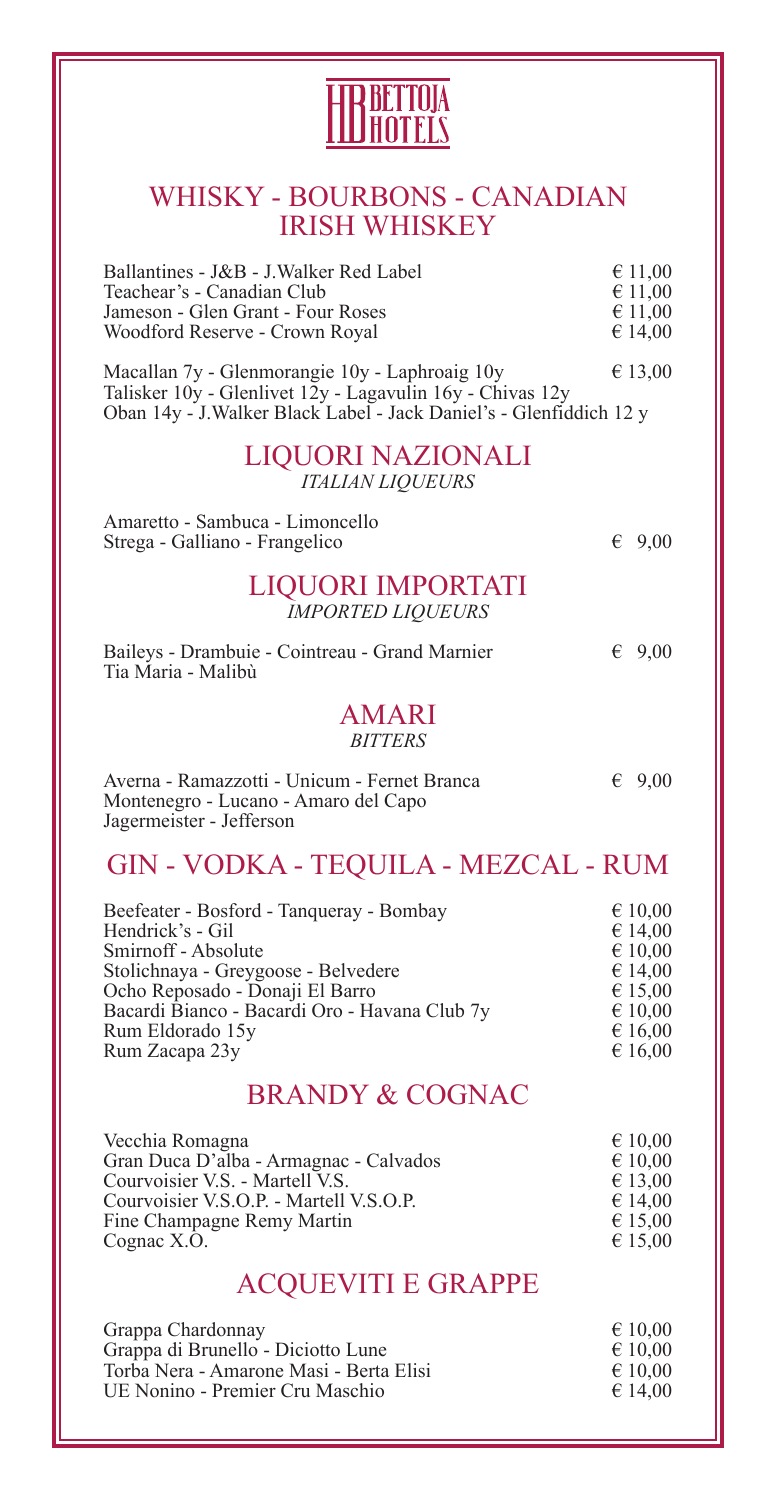

#### LE PROPOSTE PER UNO SPUNTINO *SUGGESTION FOR A SNACK*

| Toast al prosciutto e formaggio<br>Toast with ham and cheese<br>$(1-7)$                              | € 13,00                     |
|------------------------------------------------------------------------------------------------------|-----------------------------|
| Sandwich vegetariano<br>Vegetarian sandwich<br>$(1-3-7)$                                             | € 13,00                     |
| Sandwich con tonno e pomodoro<br>Tuna and tomato sandwich<br>$(1-3-4-7)$                             | € 14,00                     |
| Sandwich con prosciutto di Parma<br>Parma ham sandwich<br>$(1-3-7)$                                  | € 15,00                     |
| Sandwich al salmone affumicato<br>Smoked salmon sandwich<br>$(1-3-4-7)$                              | € 16,00                     |
| Selezione di pomodori e mozzarella di bufala<br>Selection of tomatoes with buffalo mozzarella<br>(7) | € 19,00                     |
| Tagliere di salumi e formaggi italiani<br>Assiette of cold cuts and italian cheeses<br>$(1-7-8)$     | € 21,00                     |
| Salmone affumicato al pepe rosa<br>Smoked salmon with pink pepper<br>$(1-4)$                         | € 23,00                     |
| Biscotti assortiti<br><b>Assorted Biscuits</b><br>$(1-3-7-8)$                                        | 7,00<br>€                   |
| Dolci<br>Dessert<br>$(1-3-7)$                                                                        | 9,00<br>€                   |
| Assortimento di gelati<br>Selection of ice-cream<br>$(1-3-7)$                                        | € 10,00                     |
| Macedonia di frutta<br>Fresh Fruit Salad                                                             | € 10,00                     |
| <b>BIRRE</b>                                                                                         |                             |
| <b>BEERS</b>                                                                                         |                             |
| <b>BIRRA NAZIONALE - ITALIAN BEER</b><br>Peroni Nastro Azzurro                                       | 69,00                       |
| <b>BIRRA ESTERA - IMPORTED BEER</b><br>Heineken<br>Tuborg                                            | € 10,00<br>$\epsilon$ 10,00 |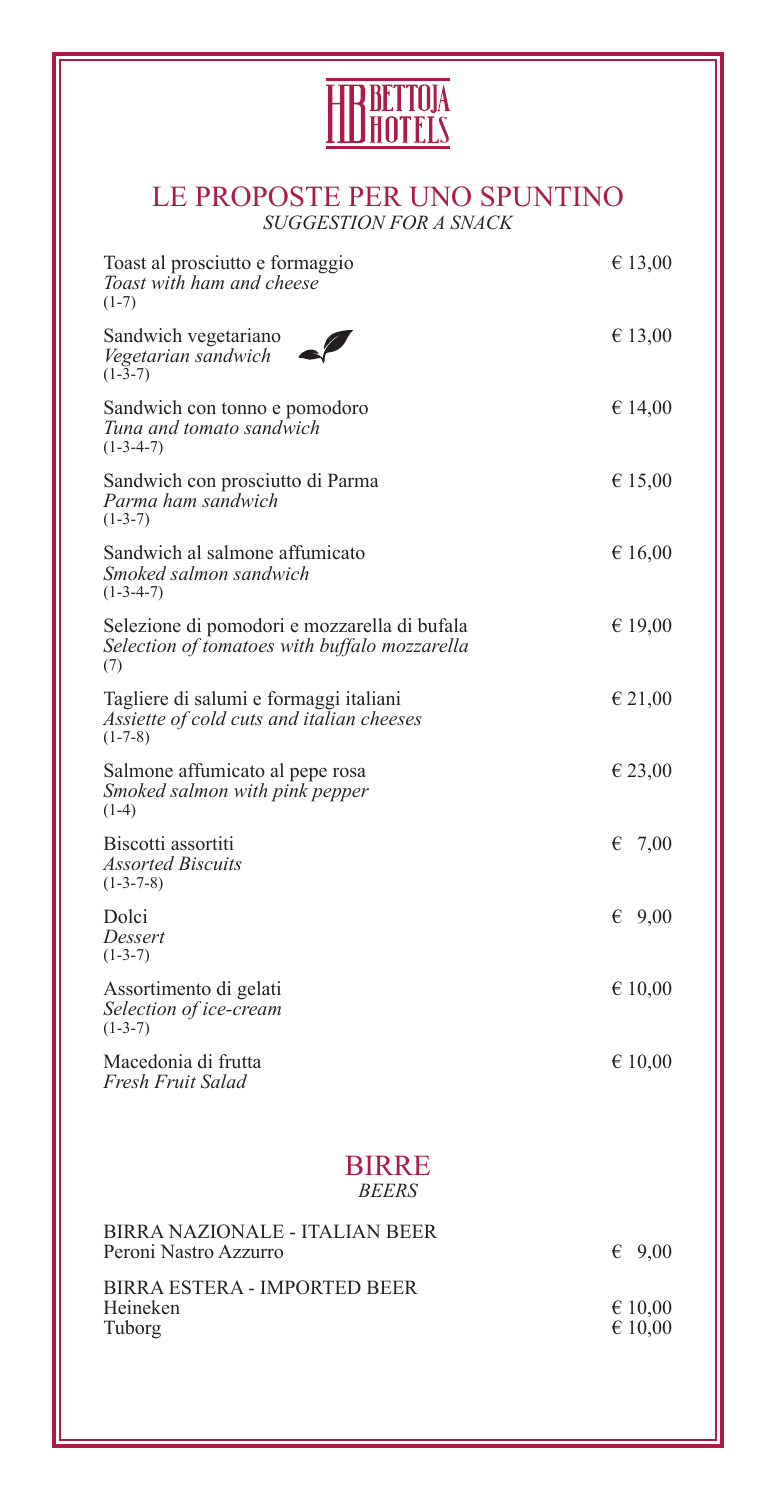



Gentile Ospite, in base al nuovo regolamento EU 1169/2001 (informazioni alimentari al consumatore), se siete affetti da allergie o avete necessità dietetiche particolari e gradite conoscere gli ingredienti utilizzati trovate qui l'indicazione dei possibili allergeni presenti nelle proposte dei nostri menu.

*Dear Guest, inder the new EU Regulation 1169/2011 (food information to consumers), if you suffer from allergies or have special dietary needs, and you would prefer to know the ingredients used here is an indication of possible allergens in the proposal of our menu.*

| LEGENDA ALLERGENI   ALLERGENS LEGEND |                                              |
|--------------------------------------|----------------------------------------------|
| 1 Glutine   Gluten                   | 8 Noci   Nuts                                |
| 2 Crostacei   Crustaceans            | 9 Sedano   Celery<br>P)                      |
| $3$ Uova   <i>Eggs</i>               | 10 Senape   Mustard                          |
| 4 Pesce   Fish                       | 11 Sesamo   Sesame<br>Ð                      |
| 5 Arachidi   Peanuts                 | O<br>12 Anidride Solforosa   Sulphur dioxide |
| 6 Soya   Soya                        | 13 Lupini   Lupin<br>Ø                       |
| 7 Latte   Milk                       | 14 Molluschi   Molluscs                      |
| 15 Vegetariano   Vegetarian          | 16 Scelta salutare   Healthy                 |

 $\textcircled{\scriptsize{\textsf{G}}}$